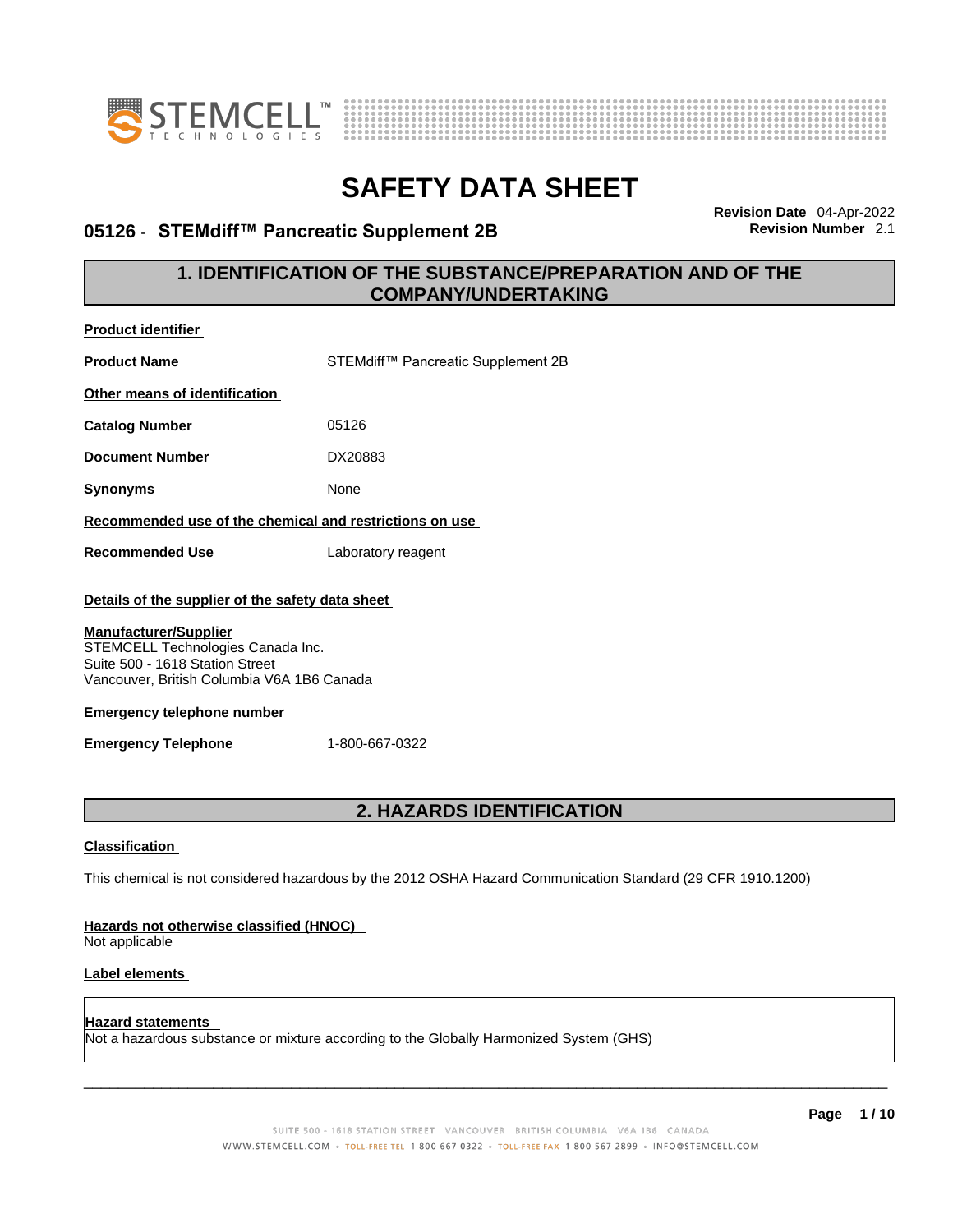



## \_\_\_\_\_\_\_\_\_\_\_\_\_\_\_\_\_\_\_\_\_\_\_\_\_\_\_\_\_\_\_\_\_\_\_\_\_\_\_\_\_\_\_\_\_\_\_\_\_\_\_\_\_\_\_\_\_\_\_\_\_\_\_\_\_\_\_\_\_\_\_\_\_\_\_\_\_\_\_\_\_\_\_\_\_\_\_\_\_\_\_\_\_ **Revision Date** 04-Apr-2022 **05126** - **STEMdiff™ Pancreatic Supplement 2B Revision Number** 2.1

The product contains no substances which at their given concentration, are considered to be hazardous to health.

**Appearance** Clear **Physical state** Liquid

**Odor** No data available

**Other Information**  Not applicable

**Unknown acute toxicity** 4.34398407 % of the mixture consists of ingredient(s) of unknown toxicity

4.34398407 % of the mixture consists of ingredient(s) ofunknown acute oral toxicity

4.34398407 % of the mixture consists of ingredient(s) of unknown acute dermal toxicity

4.34398407 % of the mixture consists of ingredient(s) of unknown acute inhalation toxicity (gas)

4.34398407 % of the mixture consists of ingredient(s) ofunknown acute inhalation toxicity (vapor)

4.34398407 % of the mixture consists of ingredient(s) of unknown acute inhalation toxicity (dust/mist)

### **3. COMPOSITION/INFORMATION ON INGREDIENTS**

#### **Substance**

Not applicable.

#### **Mixture**

Not a hazardous substance or mixture according to the Globally Harmonized System (GHS)

\*The exact percentage (concentration) of composition has been withheld as a trade secret.

### **4. FIRST AID MEASURES**

#### **Description of first aid measures**

| <b>Inhalation</b>   | Remove to fresh air.                                                                                                    |
|---------------------|-------------------------------------------------------------------------------------------------------------------------|
| Eye contact         | Rinse thoroughly with plenty of water for at least 15 minutes, lifting lower and upper eyelids.<br>Consult a physician. |
| <b>Skin contact</b> | Wash skin with soap and water.                                                                                          |
| <b>Ingestion</b>    | Clean mouth with water and drink afterwards plenty of water.                                                            |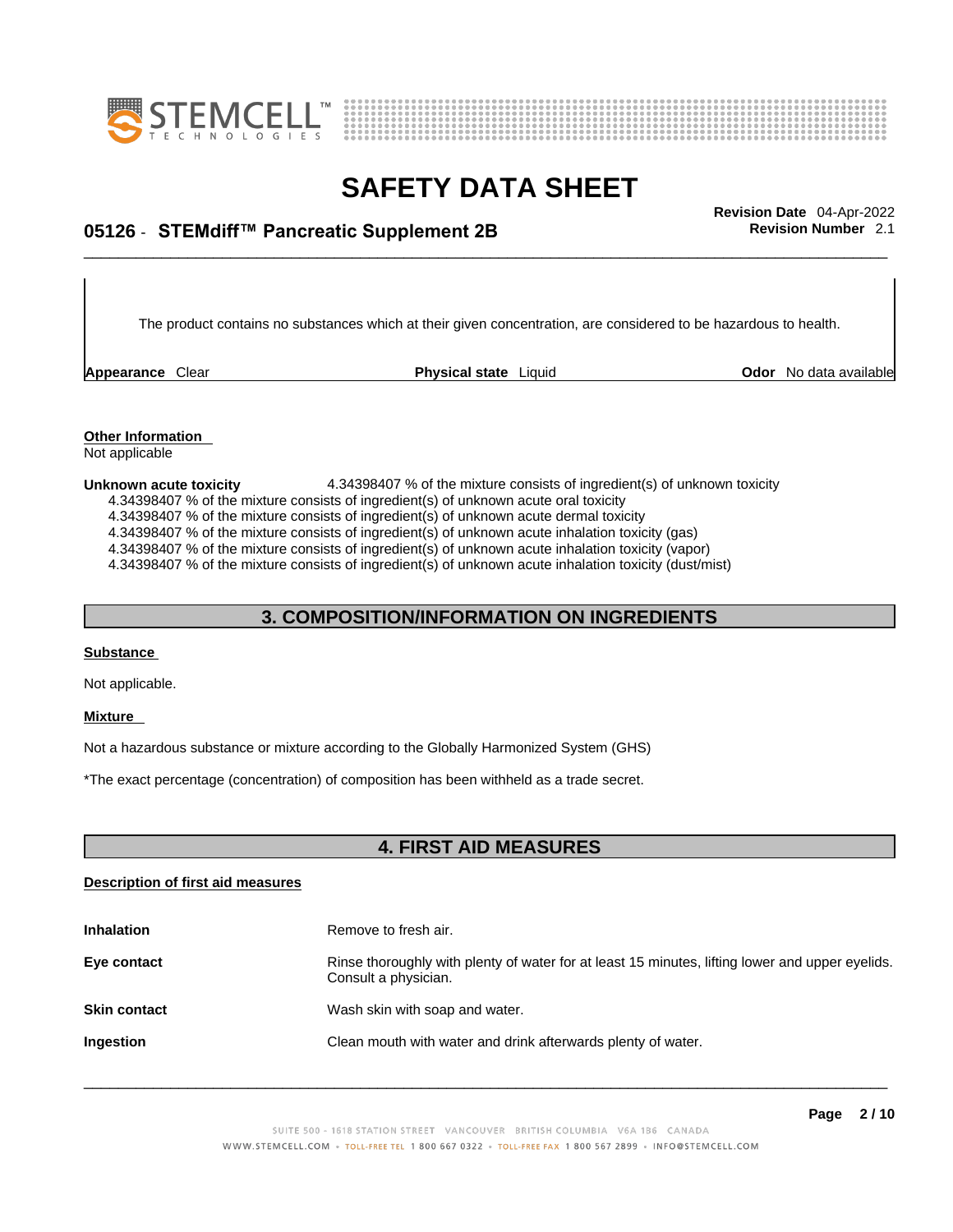



## \_\_\_\_\_\_\_\_\_\_\_\_\_\_\_\_\_\_\_\_\_\_\_\_\_\_\_\_\_\_\_\_\_\_\_\_\_\_\_\_\_\_\_\_\_\_\_\_\_\_\_\_\_\_\_\_\_\_\_\_\_\_\_\_\_\_\_\_\_\_\_\_\_\_\_\_\_\_\_\_\_\_\_\_\_\_\_\_\_\_\_\_\_ **Revision Date** 04-Apr-2022 **05126** - **STEMdiff™ Pancreatic Supplement 2B Revision Number** 2.1

| Most important symptoms and effects, both acute and delayed                                               |                                                                                                                                       |
|-----------------------------------------------------------------------------------------------------------|---------------------------------------------------------------------------------------------------------------------------------------|
| <b>Symptoms</b>                                                                                           | No information available.                                                                                                             |
|                                                                                                           | Indication of any immediate medical attention and special treatment needed                                                            |
| Note to physicians                                                                                        | Treat symptomatically.                                                                                                                |
|                                                                                                           |                                                                                                                                       |
|                                                                                                           | <b>5. FIRE-FIGHTING MEASURES</b>                                                                                                      |
| <b>Suitable Extinguishing Media</b>                                                                       | Use extinguishing measures that are appropriate to local circumstances and the<br>surrounding environment.                            |
| Unsuitable extinguishing media                                                                            | CAUTION: Use of water spray when fighting fire may be inefficient.                                                                    |
| Specific hazards arising from the<br>chemical                                                             | No information available.                                                                                                             |
| <b>Explosion data</b><br>Sensitivity to Mechanical Impact None.<br><b>Sensitivity to Static Discharge</b> | None.                                                                                                                                 |
| Special protective equipment for<br>fire-fighters                                                         | Firefighters should wear self-contained breathing apparatus and full firefighting turnout<br>gear. Use personal protection equipment. |

### **6. ACCIDENTAL RELEASE MEASURES**

#### **Personal precautions, protective equipment and emergency procedures**

| <b>Personal precautions</b>                          | Ensure adequate ventilation.                                                         |  |
|------------------------------------------------------|--------------------------------------------------------------------------------------|--|
| <b>Environmental precautions</b>                     |                                                                                      |  |
| <b>Environmental precautions</b>                     | See Section 12 for additional Ecological Information.                                |  |
| Methods and material for containment and cleaning up |                                                                                      |  |
| <b>Methods for containment</b>                       | Prevent further leakage or spillage if safe to do so.                                |  |
| Methods for cleaning up                              | Pick up and transfer to properly labeled containers.                                 |  |
| Prevention of secondary hazards                      | Clean contaminated objects and areas thoroughly observing environmental regulations. |  |
|                                                      |                                                                                      |  |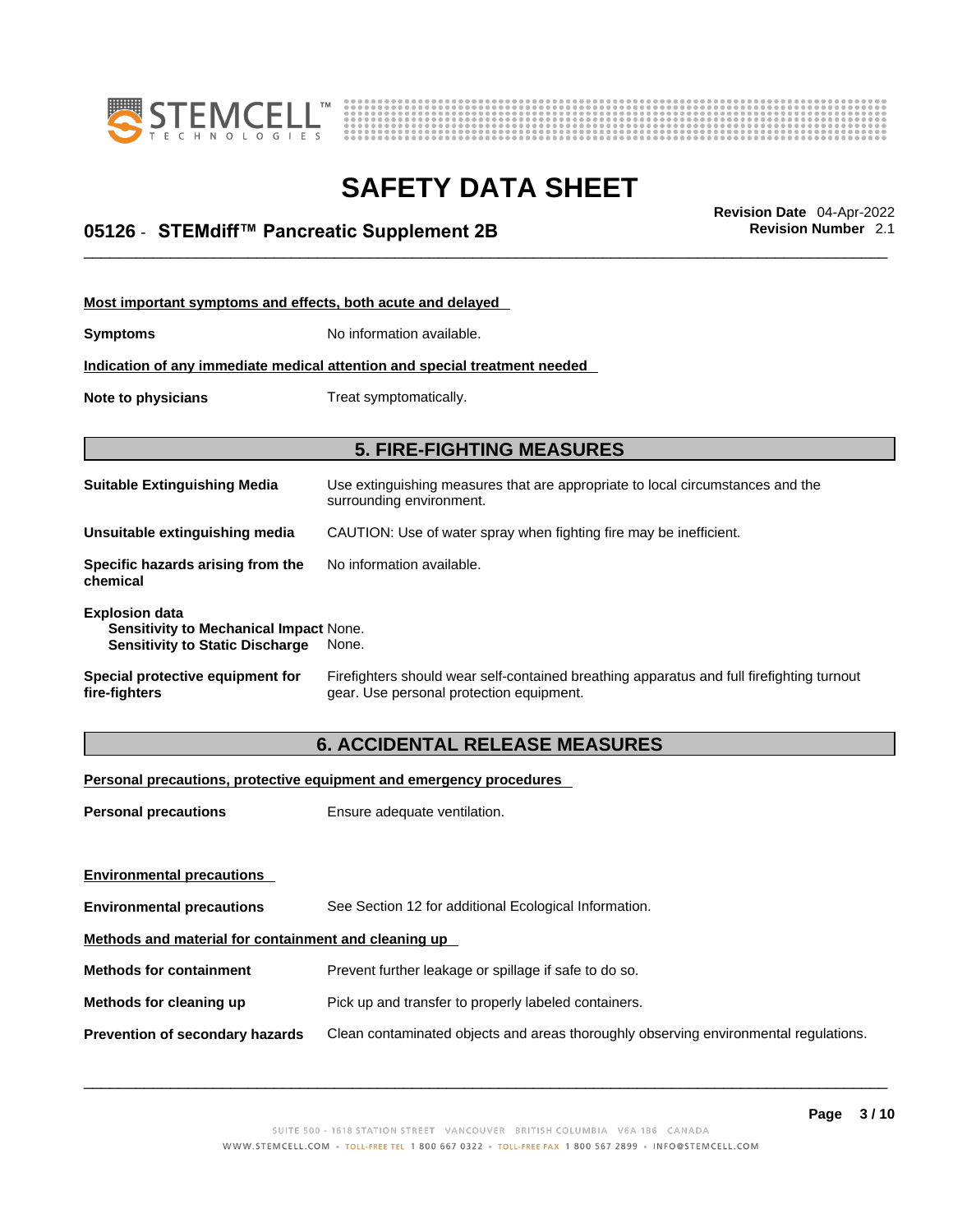



## \_\_\_\_\_\_\_\_\_\_\_\_\_\_\_\_\_\_\_\_\_\_\_\_\_\_\_\_\_\_\_\_\_\_\_\_\_\_\_\_\_\_\_\_\_\_\_\_\_\_\_\_\_\_\_\_\_\_\_\_\_\_\_\_\_\_\_\_\_\_\_\_\_\_\_\_\_\_\_\_\_\_\_\_\_\_\_\_\_\_\_\_\_ **Revision Date** 04-Apr-2022 **05126** - **STEMdiff™ Pancreatic Supplement 2B Revision Number** 2.1

| 7. HANDLING AND STORAGE                                      |                                                                                                                                                                             |  |
|--------------------------------------------------------------|-----------------------------------------------------------------------------------------------------------------------------------------------------------------------------|--|
| <b>Precautions for safe handling</b>                         |                                                                                                                                                                             |  |
| Advice on safe handling                                      | Handle in accordance with good industrial hygiene and safety practice.                                                                                                      |  |
| Conditions for safe storage, including any incompatibilities |                                                                                                                                                                             |  |
| <b>Storage Conditions</b>                                    | Store in accordance with information listed on the Product Information Sheet (PIS).                                                                                         |  |
|                                                              |                                                                                                                                                                             |  |
|                                                              | 8. EXPOSURE CONTROLS/PERSONAL PROTECTION                                                                                                                                    |  |
| <b>Control parameters</b>                                    |                                                                                                                                                                             |  |
| <b>Exposure Limits</b>                                       | This product, as supplied, does not contain any hazardous materials with occupational<br>exposure limits established by the region specific regulatory bodies.              |  |
| <b>Appropriate engineering controls</b>                      |                                                                                                                                                                             |  |
| <b>Engineering controls</b>                                  | <b>Showers</b><br>Eyewash stations<br>Ventilation systems.                                                                                                                  |  |
|                                                              | Individual protection measures, such as personal protective equipment                                                                                                       |  |
| <b>Eye/face protection</b>                                   | No special protective equipment required.                                                                                                                                   |  |
|                                                              |                                                                                                                                                                             |  |
| Skin and body protection                                     | No special protective equipment required.                                                                                                                                   |  |
| <b>Respiratory protection</b>                                | No protective equipment is needed under normal use conditions. If exposure limits are<br>exceeded or irritation is experienced, ventilation and evacuation may be required. |  |
| <b>General hygiene considerations</b>                        | Handle in accordance with good industrial hygiene and safety practice.                                                                                                      |  |

### **9. PHYSICAL AND CHEMICAL PROPERTIES**

**Information on basic physical and chemical properties Physical state** Liquid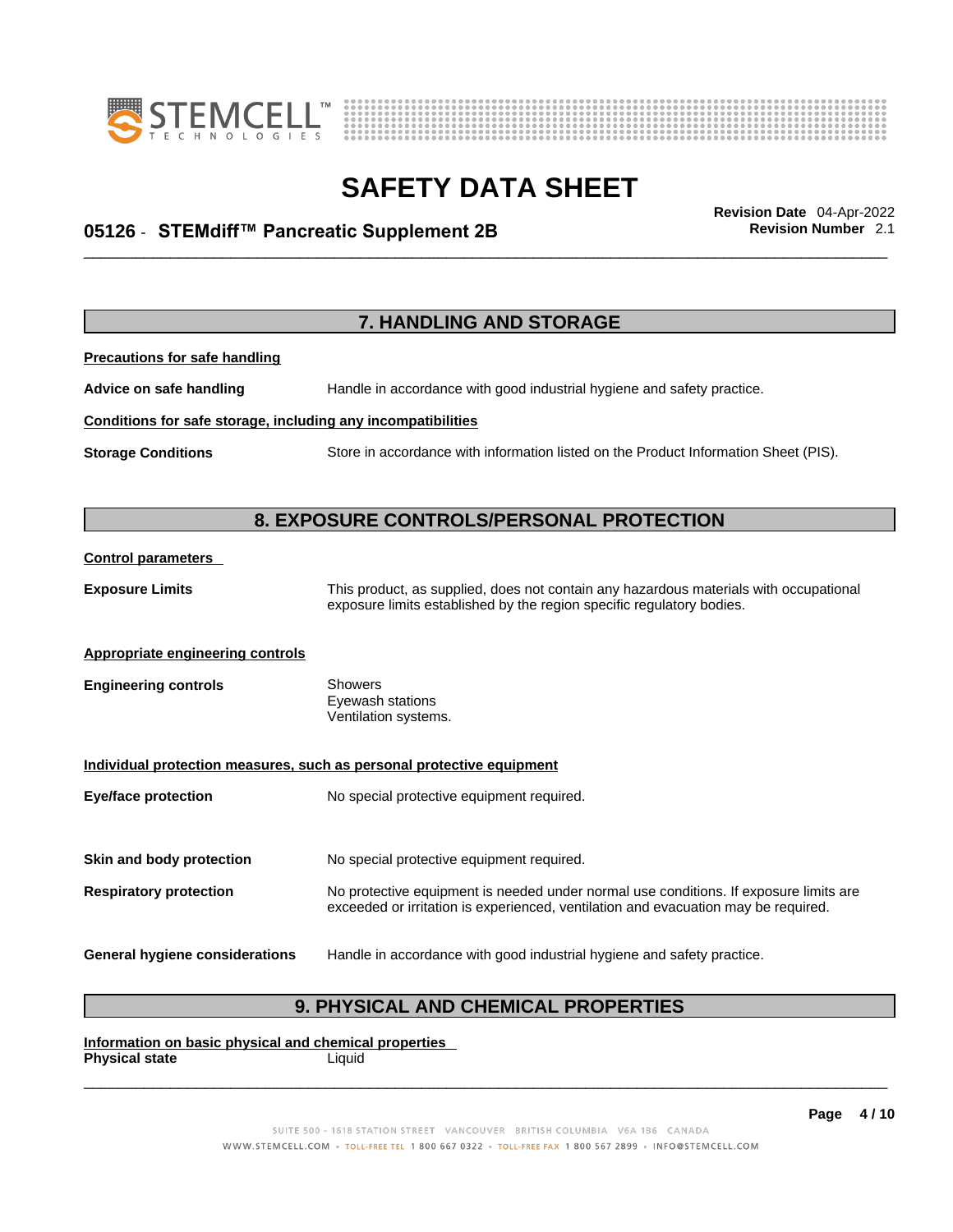



## \_\_\_\_\_\_\_\_\_\_\_\_\_\_\_\_\_\_\_\_\_\_\_\_\_\_\_\_\_\_\_\_\_\_\_\_\_\_\_\_\_\_\_\_\_\_\_\_\_\_\_\_\_\_\_\_\_\_\_\_\_\_\_\_\_\_\_\_\_\_\_\_\_\_\_\_\_\_\_\_\_\_\_\_\_\_\_\_\_\_\_\_\_ **Revision Date** 04-Apr-2022 **05126** - **STEMdiff™ Pancreatic Supplement 2B Revision Number** 2.1

| Appearance     | Clear             |
|----------------|-------------------|
| Color          | red               |
| Odor           | No data available |
| Odor threshold | No data available |

| <b>Property</b>                  | <b>Values</b>            | Remarks • Method |
|----------------------------------|--------------------------|------------------|
| рH                               | No data available        | None known       |
| Melting point / freezing point   | No data available        | None known       |
| Boiling point / boiling range    | No data available        | None known       |
| <b>Flash point</b>               | No data available        | None known       |
|                                  | No data available        | None known       |
| <b>Evaporation rate</b>          | No data available        | None known       |
| Flammability (solid, gas)        |                          | None known       |
| <b>Flammability Limit in Air</b> |                          |                  |
| <b>Upper flammability limit:</b> | No data available        |                  |
| Lower flammability limit:        | No data available        |                  |
| Vapor pressure                   | No data available        | None known       |
| <b>Vapor density</b>             | No data available        | None known       |
| <b>Relative density</b>          | No data available        | None known       |
| <b>Water solubility</b>          | No data available        | None known       |
| Solubility in other solvents     | No data available        | None known       |
| <b>Partition coefficient</b>     | No data available        | None known       |
| <b>Autoignition temperature</b>  | No data available        | None known       |
| <b>Decomposition temperature</b> | No data available        | None known       |
| <b>Kinematic viscosity</b>       | No data available        | None known       |
| <b>Dynamic viscosity</b>         | No data available        | None known       |
| <b>Explosive properties</b>      | No data available        |                  |
| <b>Oxidizing properties</b>      | No information available |                  |
|                                  |                          |                  |
| <b>Other Information</b>         |                          |                  |
| Softening point                  | No information available |                  |
|                                  |                          |                  |

**Odor** No data available **No data available** 

**Soften**<br>**Soften**<br>**Softening** *available* **Molecular weight** No information available **Molecular formula** No information available **VOC Content (%)**<br>
Liquid Density<br>
No information available<br>
No information available **No information available Bulk density No information available** 

#### **10. STABILITY AND REACTIVITY**

| Reactivity                                                              | No information available.                                 |
|-------------------------------------------------------------------------|-----------------------------------------------------------|
| Chemical stability                                                      | Stable under recommended transport or storage conditions. |
| <b>Possibility of hazardous reactions</b> None under normal processing. |                                                           |
| <b>Conditions to avoid</b>                                              | None known based on information supplied.                 |
| Incompatible materials                                                  | None known based on information supplied.                 |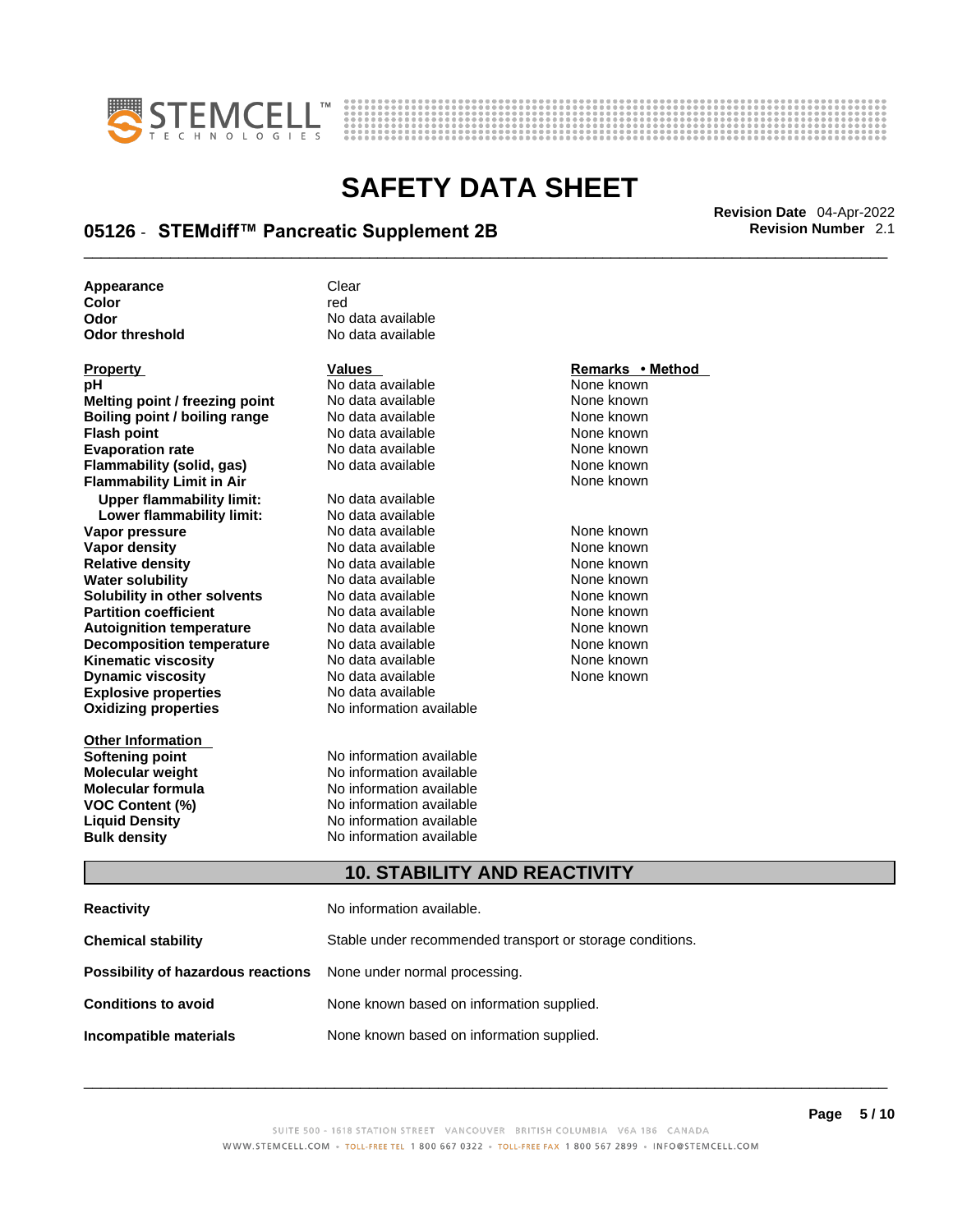



## \_\_\_\_\_\_\_\_\_\_\_\_\_\_\_\_\_\_\_\_\_\_\_\_\_\_\_\_\_\_\_\_\_\_\_\_\_\_\_\_\_\_\_\_\_\_\_\_\_\_\_\_\_\_\_\_\_\_\_\_\_\_\_\_\_\_\_\_\_\_\_\_\_\_\_\_\_\_\_\_\_\_\_\_\_\_\_\_\_\_\_\_\_ **Revision Date** 04-Apr-2022 **05126** - **STEMdiff™ Pancreatic Supplement 2B Revision Number** 2.1

**Hazardous decomposition products** None known based on information supplied.

#### **11. TOXICOLOGICAL INFORMATION**

**Information on likely routes of exposure**

**Product Information**

| <b>Inhalation</b>                                                            | Specific test data for the substance or mixture is not available. |  |
|------------------------------------------------------------------------------|-------------------------------------------------------------------|--|
| Eye contact                                                                  | Specific test data for the substance or mixture is not available. |  |
| <b>Skin contact</b>                                                          | Specific test data for the substance or mixture is not available. |  |
| Ingestion                                                                    | Specific test data for the substance or mixture is not available. |  |
| Symptoms related to the physical, chemical and toxicological characteristics |                                                                   |  |
| Symptoms                                                                     | No information available.                                         |  |
|                                                                              |                                                                   |  |

**Numerical measures of toxicity**

#### **Acute toxicity**

**Unknown acute toxicity** 4.34398407 % of the mixture consists of ingredient(s) of unknown toxicity 4.34398407 % of the mixture consists of ingredient(s) of unknown acute oral toxicity

4.34398407 % of the mixture consists of ingredient(s) of unknown acute dermal toxicity

4.34398407 % of the mixture consists of ingredient(s) of unknown acute inhalation toxicity (gas)

4.34398407 % of the mixture consists of ingredient(s) of unknown acute inhalation toxicity (vapor)

4.34398407 % of the mixture consists of ingredient(s) of unknown acute inhalation toxicity (dust/mist)

Product Information

#### **Delayed and immediate effects as well as chronic effects from short and long-term exposure**

| <b>Skin corrosion/irritation</b>                                | No information available. |
|-----------------------------------------------------------------|---------------------------|
| <b>Product Information</b>                                      |                           |
| Serious eye damage/eye irritation<br><b>Product Information</b> | No information available. |
| Respiratory or skin sensitization<br><b>Product Information</b> | No information available. |
| <b>Germ cell mutagenicity</b>                                   | No information available. |
|                                                                 |                           |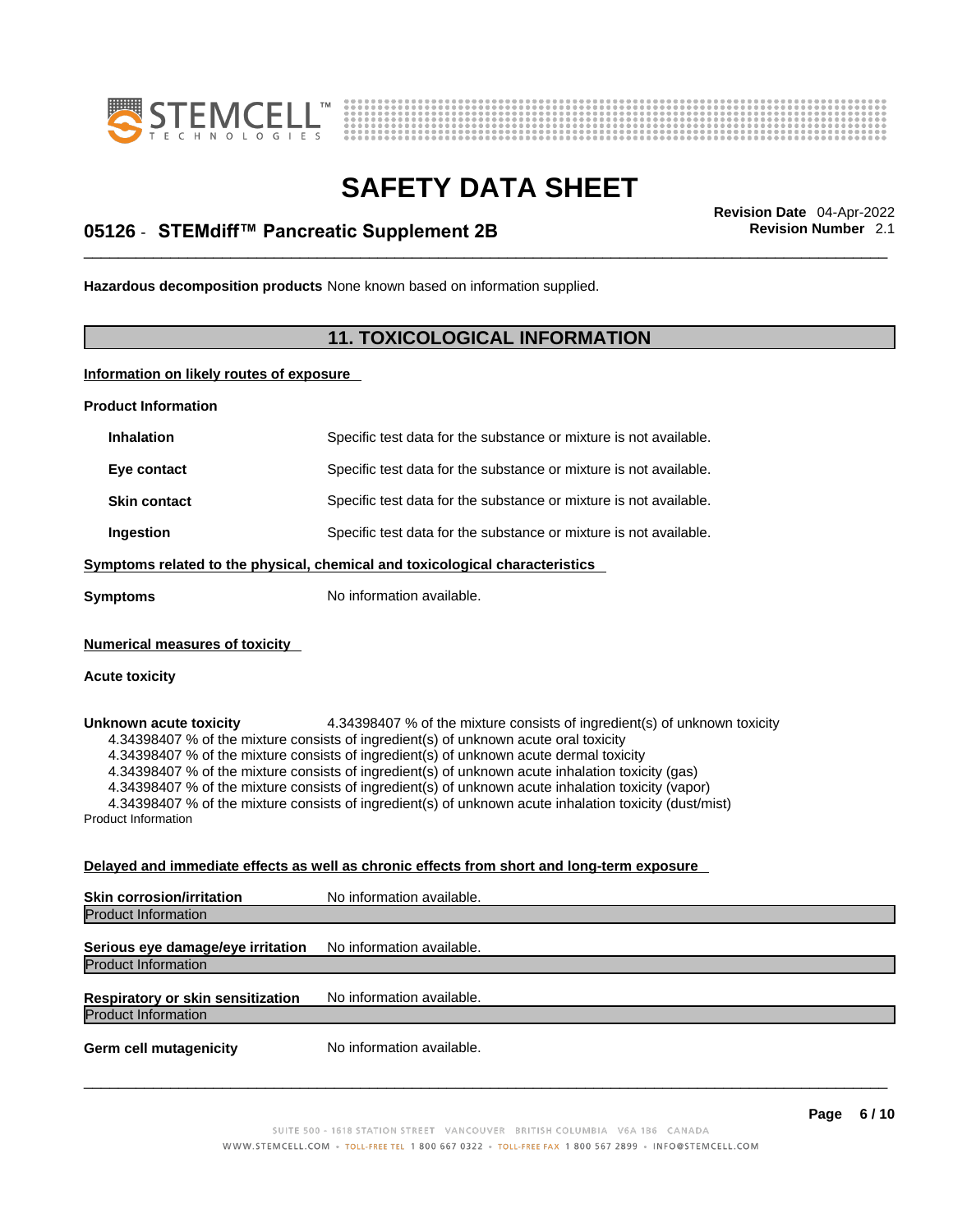



## \_\_\_\_\_\_\_\_\_\_\_\_\_\_\_\_\_\_\_\_\_\_\_\_\_\_\_\_\_\_\_\_\_\_\_\_\_\_\_\_\_\_\_\_\_\_\_\_\_\_\_\_\_\_\_\_\_\_\_\_\_\_\_\_\_\_\_\_\_\_\_\_\_\_\_\_\_\_\_\_\_\_\_\_\_\_\_\_\_\_\_\_\_ **Revision Date** 04-Apr-2022 **05126** - **STEMdiff™ Pancreatic Supplement 2B Revision Number** 2.1

| <b>Product Information</b>             |                                                                                                                    |
|----------------------------------------|--------------------------------------------------------------------------------------------------------------------|
| <b>Carcinogenicity</b>                 | No information available.                                                                                          |
| <b>Reproductive toxicity</b>           | No information available.                                                                                          |
|                                        | <b>Product Information</b>                                                                                         |
| <b>STOT - single exposure</b>          | No information available.                                                                                          |
|                                        | <b>Product Information</b>                                                                                         |
| <b>STOT - repeated exposure</b>        | No information available.<br><b>Product Information</b>                                                            |
| <b>Aspiration hazard</b>               | No information available.                                                                                          |
|                                        | <b>12. ECOLOGICAL INFORMATION</b>                                                                                  |
| Ecotoxicity                            |                                                                                                                    |
|                                        | <b>Product Information</b>                                                                                         |
| Persistence and degradability          | No information available.                                                                                          |
| <b>Bioaccumulation</b>                 | There is no data for this product.                                                                                 |
| Other adverse effects                  | No information available.                                                                                          |
|                                        |                                                                                                                    |
|                                        | <b>13. DISPOSAL CONSIDERATIONS</b>                                                                                 |
| Waste treatment methods                |                                                                                                                    |
| Waste from residues/unused<br>products | Dispose of in accordance with local regulations. Dispose of waste in accordance with<br>environmental legislation. |
| <b>Contaminated packaging</b>          | Do not reuse empty containers.                                                                                     |

### **14. TRANSPORT INFORMATION**

DOT Not regulated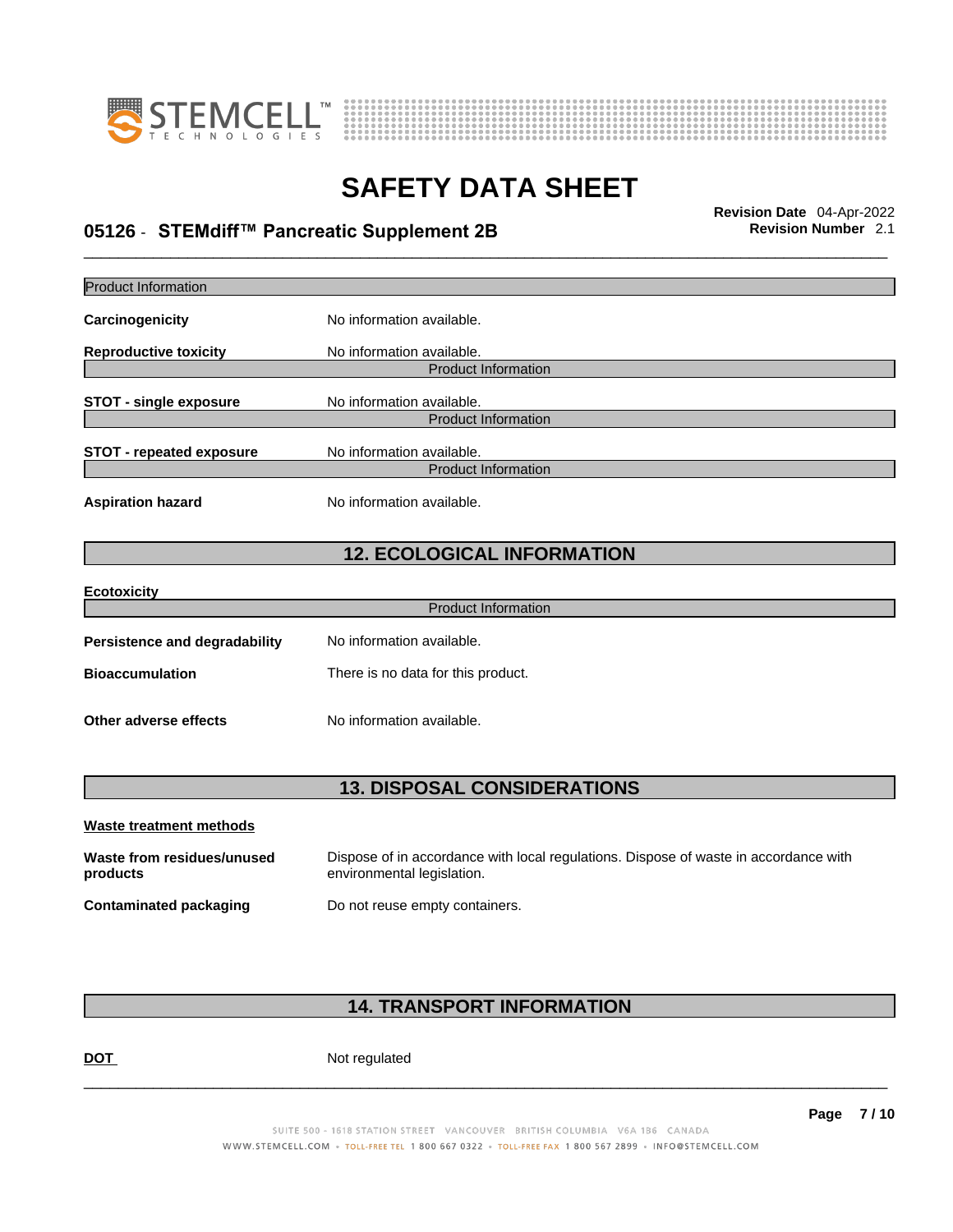



## \_\_\_\_\_\_\_\_\_\_\_\_\_\_\_\_\_\_\_\_\_\_\_\_\_\_\_\_\_\_\_\_\_\_\_\_\_\_\_\_\_\_\_\_\_\_\_\_\_\_\_\_\_\_\_\_\_\_\_\_\_\_\_\_\_\_\_\_\_\_\_\_\_\_\_\_\_\_\_\_\_\_\_\_\_\_\_\_\_\_\_\_\_ **Revision Date** 04-Apr-2022 **05126** - **STEMdiff™ Pancreatic Supplement 2B Revision Number** 2.1

| TDG         | Not regulated |
|-------------|---------------|
| <b>MEX</b>  | Not regulated |
| ICAO (air)  | Not regulated |
| <b>IATA</b> | Not regulated |
| <b>IMDG</b> | Not regulated |
| <b>RID</b>  | Not regulated |
| <b>ADR</b>  | Not regulated |
| <b>ADN</b>  | Not regulated |
|             |               |

#### **15. REGULATORY INFORMATION**

| <b>International Inventories</b> |                 |  |
|----------------------------------|-----------------|--|
| <b>TSCA</b>                      | Does not comply |  |
| <b>DSL/NDSL</b>                  | Does not comply |  |
| <b>EINECS/ELINCS</b>             | Does not comply |  |
| <b>ENCS</b>                      | Does not comply |  |
| <b>IECSC</b>                     | Does not comply |  |
| <b>KECL</b>                      | Does not comply |  |
| <b>PICCS</b>                     | Does not comply |  |
| <b>AICS</b>                      | Does not comply |  |
|                                  |                 |  |

 **Legend:** 

 **TSCA** - United States Toxic Substances Control Act Section 8(b) Inventory

 **DSL/NDSL** - Canadian Domestic Substances List/Non-Domestic Substances List

 **EINECS/ELINCS** - European Inventory of Existing Chemical Substances/European List of Notified Chemical Substances

 **ENCS** - Japan Existing and New Chemical Substances

 **IECSC** - China Inventory of Existing Chemical Substances

 **KECL** - Korean Existing and Evaluated Chemical Substances

 **PICCS** - Philippines Inventory of Chemicals and Chemical Substances

 **AICS** - Australian Inventory of Chemical Substances

#### **US Federal Regulations**

#### **SARA 313**

Section 313 of Title III of the Superfund Amendments and Reauthorization Act of 1986 (SARA). This product does not contain any chemicals which are subject to the reporting requirements of the Act and Title 40 of the Code of Federal Regulations, Part 372.

| No |  |
|----|--|
| N٥ |  |
|    |  |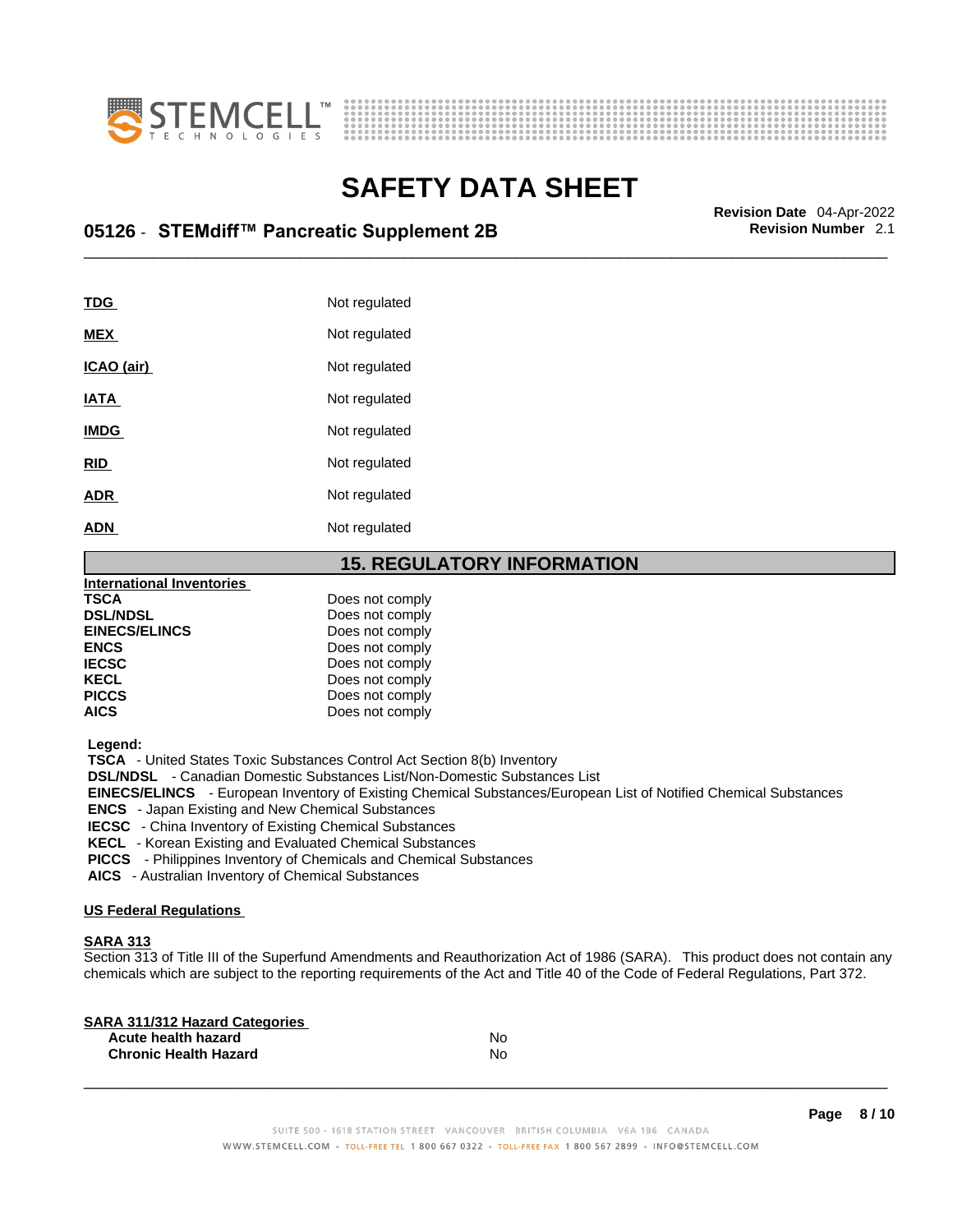



## \_\_\_\_\_\_\_\_\_\_\_\_\_\_\_\_\_\_\_\_\_\_\_\_\_\_\_\_\_\_\_\_\_\_\_\_\_\_\_\_\_\_\_\_\_\_\_\_\_\_\_\_\_\_\_\_\_\_\_\_\_\_\_\_\_\_\_\_\_\_\_\_\_\_\_\_\_\_\_\_\_\_\_\_\_\_\_\_\_\_\_\_\_ **Revision Date** 04-Apr-2022 **05126** - **STEMdiff™ Pancreatic Supplement 2B Revision Number** 2.1

**Fire hazard** No **Sudden release of pressure hazard Reactive Hazard** No

#### **CWA** (Clean Water Act)

This product does not contain any substances regulated as pollutants pursuant to the Clean Water Act (40 CFR 122.21 and 40 CFR 122.42).

#### **CERCLA**

This material, as supplied, does not contain any substances regulated as hazardous substances under the Comprehensive Environmental Response Compensation and Liability Act (CERCLA) (40 CFR 302) or the Superfund Amendments and Reauthorization Act (SARA) (40 CFR 355). There may be specific reporting requirements at the local, regional, or state level pertaining to releases of this material.

#### **US State Regulations**

#### **California Proposition 65**

This product does not contain any Proposition 65 chemicals.

#### **U.S. State Right-to-Know Regulations**

#### **US State Regulations**

| Chemical name | New Jersey | Massachusetts | Pennsylvania |
|---------------|------------|---------------|--------------|
| Water         |            |               |              |
| 7732-18-5     |            |               |              |

#### **U.S. EPA Label Information**

**EPA Pesticide Registration Number** Not applicable

#### **16. OTHER INFORMATION, INCLUDING DATE OF PREPARATION OF THE LAST REVISION**

**Prepared By, Cuality Control. STEMCELL Technologies Canada Inc.** 

**Revision Date** 04-Apr-2022

**Revision Note** Noinformation available.

**Disclaimer**

The information provided in this Safety Data Sheet is correct to the best of our knowledge, information and belief at the date of its publication. The information given is designed only as a guidance for safe handling, use, processing, storage, transportation, disposal and release and is not to be considered a warranty or quality specification. The information relates only to the specific material designated and may not be valid for such material used in combination with any other